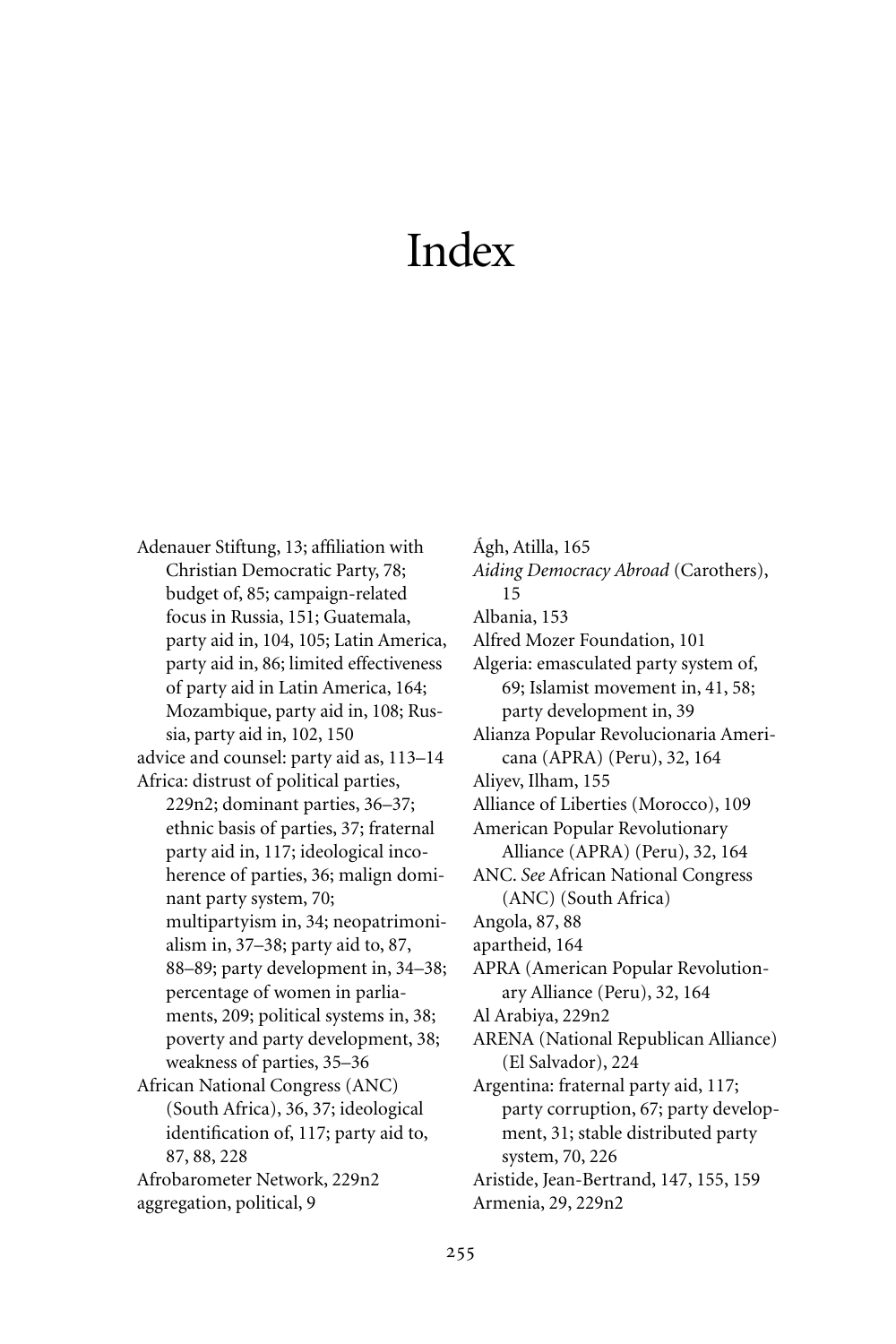Asia. *See* East and Southeast Asia; South Asia AWEPA (European Parliamentarians for Africa), 108 Azerbaijan, 29, 90 Bahrain, 39 Baltic States, 88, 229n2 Bangladesh: party aid to, 89; party development in, 42, 44; stable distributed party system, 70, 226 Belarus: authoritarian government of, 26; malign dominant party system of, 71, 222; party aid to, 132 benign dominant party systems, 72, 72f, 223 Benin, 35 Berger, Oscar, 170, 178 Bharatiya Janata Party (Indian People's Party), 43 Bilal, Gulmina, 229n2 bilateral aid agencies, 138 BJP (Bharatiya Janata Party) (India), 43 bloc building, 144–45 Bolivia: decentralization and party power, 34; indigenous movement in, 137; NDI information gathering in, 129; party development in, 32; stable distributed party system, 71, 226 Böll Stiftung, 78, 85 Botswana: benign dominant party system, 70, 223 Botswana Democratic Party, 36 Brazil: party development in, 32; unstable distributed party system, 68, 70, 224 briefcase parties, 6, 21 British Conservative Party: Mozambique, party aid in, 108; as programmatic party, 52; Romania, party aid in, 100; Russia, party aid in, 102 Brumberg, Daniel, 40 Bulgaria, 22, 153 Burma, 44–45 cabals, political, 6–7

Cabrara, Alfonso Portillo, 105 cadre parties. *See* elite-based parties Cambodia: multipartyism in, 45; partisan aid to, 155; party aid to, 89; personalism in politics, 46 Cameroon, 36 campaign aid, 92–94; effectiveness of, 184–86; fraternal, 150–51; party building vs., 143, 149, 151. *See also* election aid candidate selection, 95 Casablanca bombings (2003), 174 catch-all parties, 52–53 CCM (Revolutionary Party of Tanzania), 206 Ceaușescu, Nicolae, 99-101 Central America, 229n2 Central and Eastern Europe: distrust of political parties, 23, 24, 229n2; fraternal party aid in, 117; limited effectiveness of party aid, 165–66; partisan aid to, 153–54; party aid to, 88; party development in, 22–25, 237n4; party weaknesses in, 24; post-Communist political structures in, 22; proto-party system in, 23; stable distributed party systems, 71 Centrist Democrat International, 83 Cerezo, Vinicio, 104 change factors in party reform, 131–32 Charter 77 (Czechoslovakia), 22 Chávez, Hugo, 9, 62, 70, 157, 159 Chile, 31, 155 China, 44–45 Christian Democracy: failure in Latin America, 164 Christian Democratic Party (Chile), 164 Christian Democratic Party (Germany), 78 Christian Democratic Party (Venezuela), 164 Christian Democrat International, 83, 173 Christian Social Union (Germany), 78 civic activism: elitist parties vs., 137 civic education, 91, 136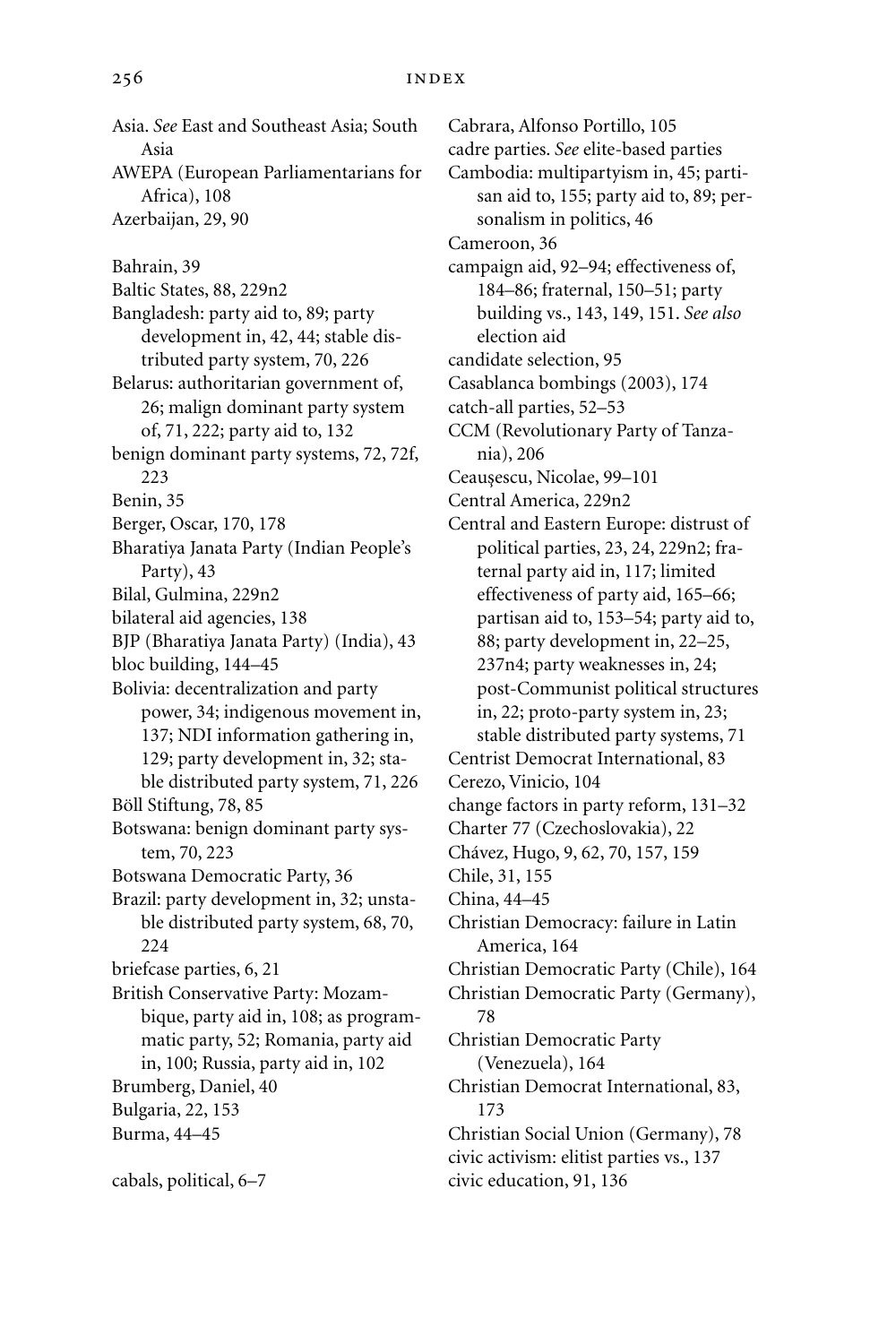civil society organizations: as alternative to parties, 9–10; bridging gap with parties, 134–35; limitations of, 89, 213–14; narrow definition of civil society, 134–35; party aid and, 91, 134–35; party ties in Central and Western Europe, 23; in Third Wave democracies, 55 civil war: El Salvador vs. Guatemala, effects of, 224–25 clans: in post-Soviet party development, 29–30 coalition-building, 92–93 Cold War: covert party aid in, 142–43; partisan aid as extension of, 154 Colombia: decentralization and party power, 34; distrust of political parties, 229n2; party development in, 31 Colorado Party (Paraguay), 32 communication technologies: individualism and, 34 Communism: failed liberalizing reforms ending, 25; as single-party system, 22 Communist Party: re-emergence in Central and Eastern Europe, 23; Russian, 27, 102; Soviet, 86 community development organizations, 135 conservatism: necessity for, 151–52 Conservative Party (Great Britain). *See* British Conservative Party Constantine Karamanlis Institute for Democracy (Greece), 79–80 context, political: party reform and, 131–32; standardized party aid ignoring, 120, 121 corruption: in party finance, 59, 67, 196–97; political, 67, 152–53 Costa Rica, 31 counseling, 113–14 covert party aid, 142–43 crisis of parties: established vs. Third Wave democracies, 66–68; in Latin

America, 30–33; symptoms of, 66

Cuba, 132 Czech Republic, 165 decentralization, 34 decolonization, 45, 48 democracies, new or struggling. *See* Third Wave democracies democracy aid, 14; effects of, 161–62; expansion in 1990s, 87; institutional modeling in, 112; lack of scholarly analysis, 14–15; political sovereignty and, 156; subfields of, 14; suspicion about, 142 Democratic Action (AD) (Venezuela), 32, 164 Democratic Convention (Romania), 99, 100, 101 Democratic Party (U.S.), 123 democratic performance: crisis in Latin America, 30–31 Democratic Progressive Party (Taiwan), 47, 57 Democratic Revolutionary Party (PRD) (Mexico), 32 democratization: antipolitical legacies and, 63–64; compression of, 54; party development and, 48; party weaknesses challenging, 12–13, 34, 213 Demos (Finland), 81, 84 Department of International Development (Great Britain), 129 Dhlakama, Afonso, 106, 107, 173, 179–80 Diamond, Larry, 54 diplomacy, 143–45 disempowerment syndrome, 153 distance learning, 128–29 distributed party systems, 70–71, 72f, 73, 224–26 Di Tella, Torcuato, 32 East and Southeast Asia: fraternal party

aid in, 117; party development in, 44–47 East Asia Barometer, 229n2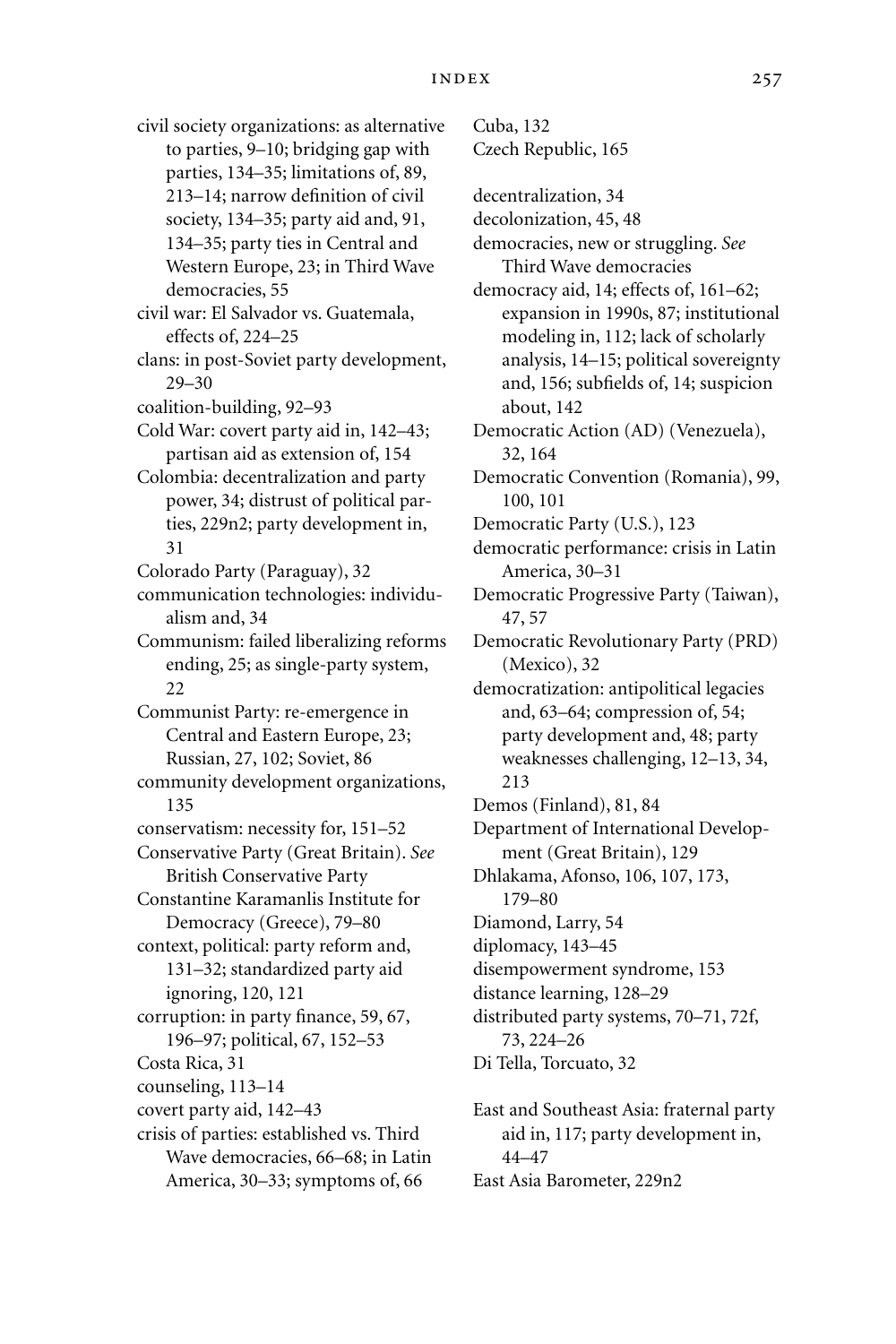Eastern Europe. *See* Central and Eastern Europe Ebert Stiftung: budget of, 85; Guatemala party aid, 104, 105; Latin American aid, 86–87, 164–65; Morocco party aid, 109; Mozambique party aid, 108; party aid of, 13, 78–79; Romania party aid, 101; Russia, limited aid to, 150; South Africa aid, 86–87 economic policy, market-based, 62 economic reforms: negative impact on parties, 33–34 Ecuador, 32 effectiveness of party aid, 161–89; absence of transformative impact, 163–66; campaigning improvements, 184–86; citizen indifference to party reform, 180; conditions and structures limiting, 182–84; emergent norms for parties, 188–89; evidence of, 163–64; in Guatemala, 170–72; in Indonesia, 175–76; lasting positive results, lack of, 164–65; limited effects, causes of, 176–84, 214–15; in Morocco, 173–75; in Mozambique, 172–73; organizational development and, 186–88; organizational weaknesses limiting, 180–81, 182; patronage systems limiting, 181; positive effects, 184–89; reasonable expectations for, 217–19; regime change and, 164; resistance by party leadership limiting, 177–80; in Romania, 166–68; in Russia, 168–70; weakness of standard method, 184 Egypt: party development in, 39; suppression of Islamist movement, 41, 58 election aid: campaigning improvements, 184–86; indirect party aid for, 90–91; in Kenya, 146–47. *See also* campaign aid

electoralism: catch-all parties and, 52; compressed development in Third Wave democracies, 53–58; established vs. Third Wave democracies,

67–68; long development in established democracies, 50–53; partisan U.S. party aid fostering, 153–54; post-World War II dominance of, 53 electoralist parties: catch-all vs. programmatic, 52; relaunching of, 57; subtypes of, 54 electoral system reform, 191–92 electronic communication. *See* information technology elite-based parties: characteristics, 51; civic activism vs., 137; in established democracies, 51; in Latin America, 31–32; in South Asia, 42 El Salvador, 32, 224–25 emasculated party systems, 69, 221–22 enforcement capacity: strengthening of, 200 Erdmann, Gero, 126 Escuela de Gobierno Tomás Moro (Thomas More School of Government) (Colombia), 128–29 Esteves, Fernando, 229n2 European Parliamentarians for Africa (AWEPA), 108 evaluation of programs: external, 140–41; NIMD programs, 126–27; *Stiftungen*, 126; U.S. party institutes, 126–27. *See also* effectiveness of party aid

excellence of programs: party aid structures encouraging, 137–41

exchange visits and study tours: diplomatic vs. party building goals, 144; party aid and, 113, 115; shortcomings, 122

Farabundo Martí Liberation Front (FMLN) (El Salvador), 224 Fidesz (Hungary), 165 field offices, 140 financial irregularities. *See* party finance foreign ministries: party aid funding of, 138–39 former Soviet states: *See* post-Soviet

states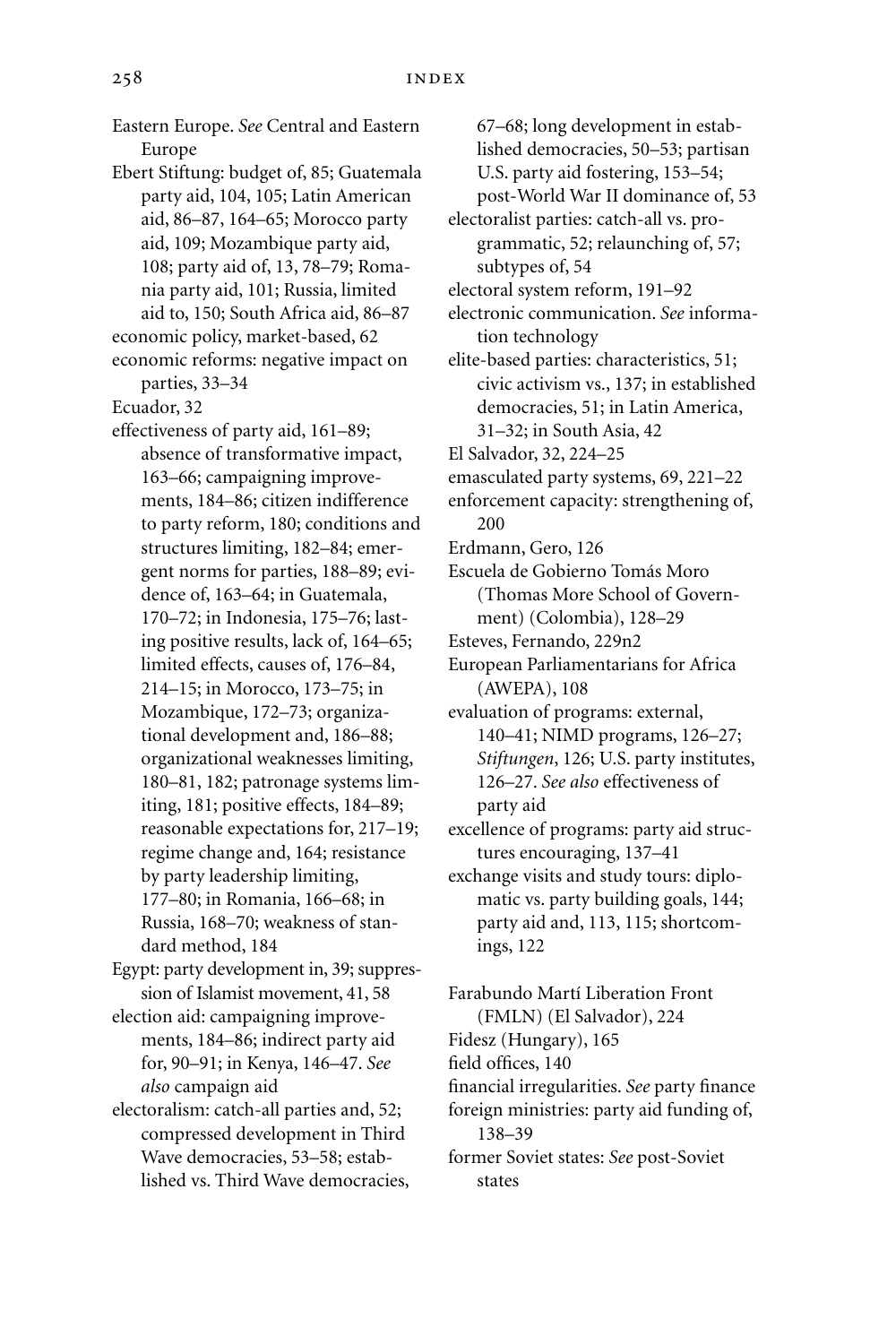## index 259

Forum of Political Parties (Guatemala), 205 Fondation Jean-Jaurès (France), 79 Fondation Robert Schuman (France), 80 France: party finance irregularities, 67 fraternal party aid, 116–17; partisanship in, 149–53 Free Democrat Party (Germany), 78 Freedom Party (Austria), 53 Frelimo (Mozambican Liberation Front), 37, 152–53, 172–73 French Socialist Party, 101 Friedrich Ebert Stiftung. *See* Ebert Stiftung Friedrich Naumann Stiftung. *See* Naumann Stiftung Fundación Pablo Iglesias (Spain), 79 Gabon, 36 Gaidar, Yegor, 102 Garcia, Alan, 164 General Peace Accords (Mozambique), 106 Georgia: acceptance of democracy, 28; ethnic conflicts in, 29; NIMD information-gathering in, 129–30; partisan party aid in, 156; party aid to, 89, 90, 222; party development in, 26; Rose Revolution ( 2003), 156 Germany: party finance irregularities, 67 Ghana, 35 globalization: economic policy and, 62 grants, 114 Greater Romania Party, 118 Green parties, 53 Green Party (Germany), 78 Guatemala: civil war in, 224–25; effectiveness of party aid, 170–72; interparty dialogues in, 204–6; NIMD multiparty aid to, 114, 119; oneterm presidency in, 170; party aid to (case study), 104–6; party development in, 32; party instability in, 68, 70, 170, 224–26

Guatemalan Christian Democratic Party, 104 Guatemalan National Revolutionary Unity (URNG), 104, 171 Gunther, Richard, 54

Haider, Jörg, 53

Haiti, 147, 155

*Handbook on Funding of Political Parties and Election Campaigns* (International IDEA), 198

*Handbook on Monitoring Election Campaign Finance* (Open Society Justice Initiative), 200

Hanns Seidel Stiftung. *See* Seidel Stiftung

Heinrich Böll Stiftung, 78, 85

Honduras, 31

Hungarian Democratic Forum, 165

Hungary, 153, 165

Hun Sun, 155

Huntington, Samuel, 3

Hussein, Saddam, 39

ideological identification of parties: balance in party aid, 149–50; fraternal party aid and, 116–18; incoherence in Sub-Saharan Africa, 36; valuesbased aid relationships and, 116; weakness in Third Wave democracies, 61–62, 117

IFES (International Foundation for Election Systems), 197, 202

Iliescu, Ion, 100, 101

impetus for reform, 199

India, 42, 43, 44

Indian National Congress (India), 42, 43, 50

Indian People's Party (Bharatiya Janata Party), 43

Indonesia: campaigning improvements in, 185; dictatorship under Suharto, 45; effects of party aid, 175–76; ideological identification of parties, 117; lack of support for women candidates, 209; openness to party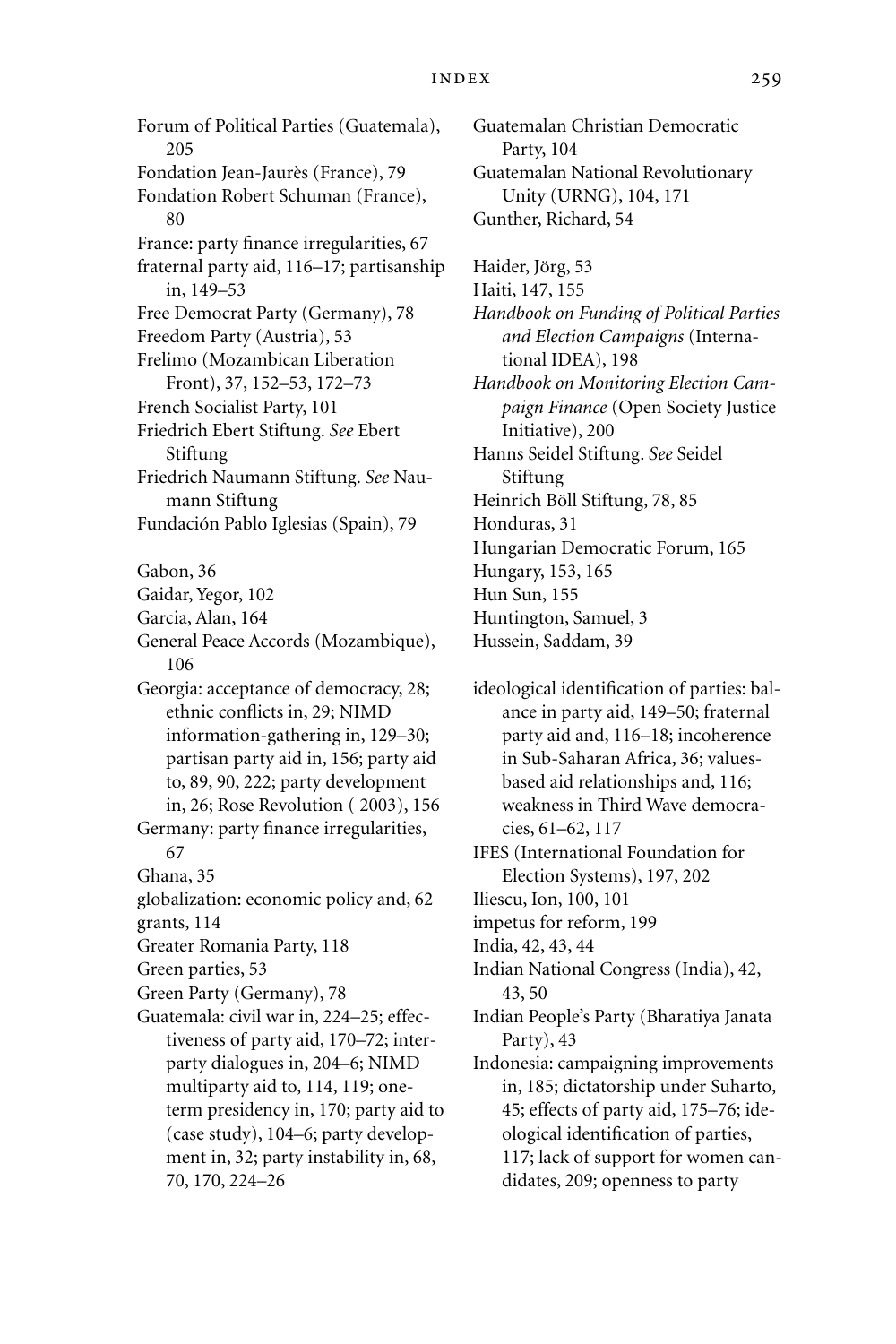change, 132, 175; party aid to, 89, 110–11; party comparison with Morocco, 173–74; party development in, 47; party finance reform, 202; political representation in, 137 information gathering, 129–30 information technology, 34, 52–53, 55–56 Inkatha Party (South Africa), 117 innovation, 137–41 institutional boundaries, 227 institutional modeling, 112, 125 Institutional Revolutionary Party (PRI) (Mexico), 32 Inter-American Democratic Charter, 82 Inter-American Development Bank, 30, 82 Inter-American Forum on Political Parties, 30, 82, 133 interest articulation, 9 International Democrat Union, 83 International Foundation for Election Systems (IFES), 197, 202 International Institute for Democracy and Electoral Assistance (International IDEA): connecting citizens to parties in Peru, 136; handbook on electoral systems design, 192; information gathering in Latin America, 130; party aid of, 81, 82; on party financing systems, 198; party law aid in Peru, 194–95; regional party workshops of, 133 International Republican Institute (IRI): budget of, 85; distance learning programs, 129; fostering collaboration among women, 207; Guatemala, party aid in, 104–5; Indonesia, party aid in, 110; Morocco, party aid in, 109, 173; multipartisan aid to Muslim countries, 153; partisan aid in postcommunist Europe, 153–54; party aid of, 13, 79, 87; party crossovers of staff, 80; political aid to Haiti, 147, 157; Romania, party aid in, 99–100; Russia, party aid in,

102–3, 151; training of trainers in Serbia, 128 interparty dialogues, 202–6 interventionism, 157 investigative journalists: training of, 91 Iran, 39 Iraq, 39, 54–55 IRI. *See* International Republican Institute (IRI) Islamist movements, 41–42, 58 Israel, 39 Italy, 67, 68

Janda, Kenneth, 193

Japan, 45

Jordan: distrust of political parties, 229n2; emasculated party system of, 69; Islamist movement in, 41; multipartyism in, 39

Kazakhstan, 26, 27

Kenya, 71, 146–47

Konrad Adenauer Stiftung. *See* Adenauer Stiftung

- Kosovo, 120, 178
- Koumintang (KMT) (Taiwan), 47

Kuchma, Leonid, 155

Kuwait, 39, 41

Kyrgyzstan, 27, 90

Labour Party (Great Britain), 101

Laos, 44–45

Latin America: crisis of parties in, 30–33; distrust of political parties, 229n2; economic reforms, 33; elite vs. mass parties in, 31–32; fraternal party aid in, 117; interparty dialogues in, 203–4; limited party aid effectiveness in, 164–65; party aid to, 89; party development, 30–34; party institutionalization in, 237n8; political repression in, 32; stable distributed party systems, 71 Lavalas (Haiti), 147

Justice and Development Party (PJD) (Morocco), 150, 174–75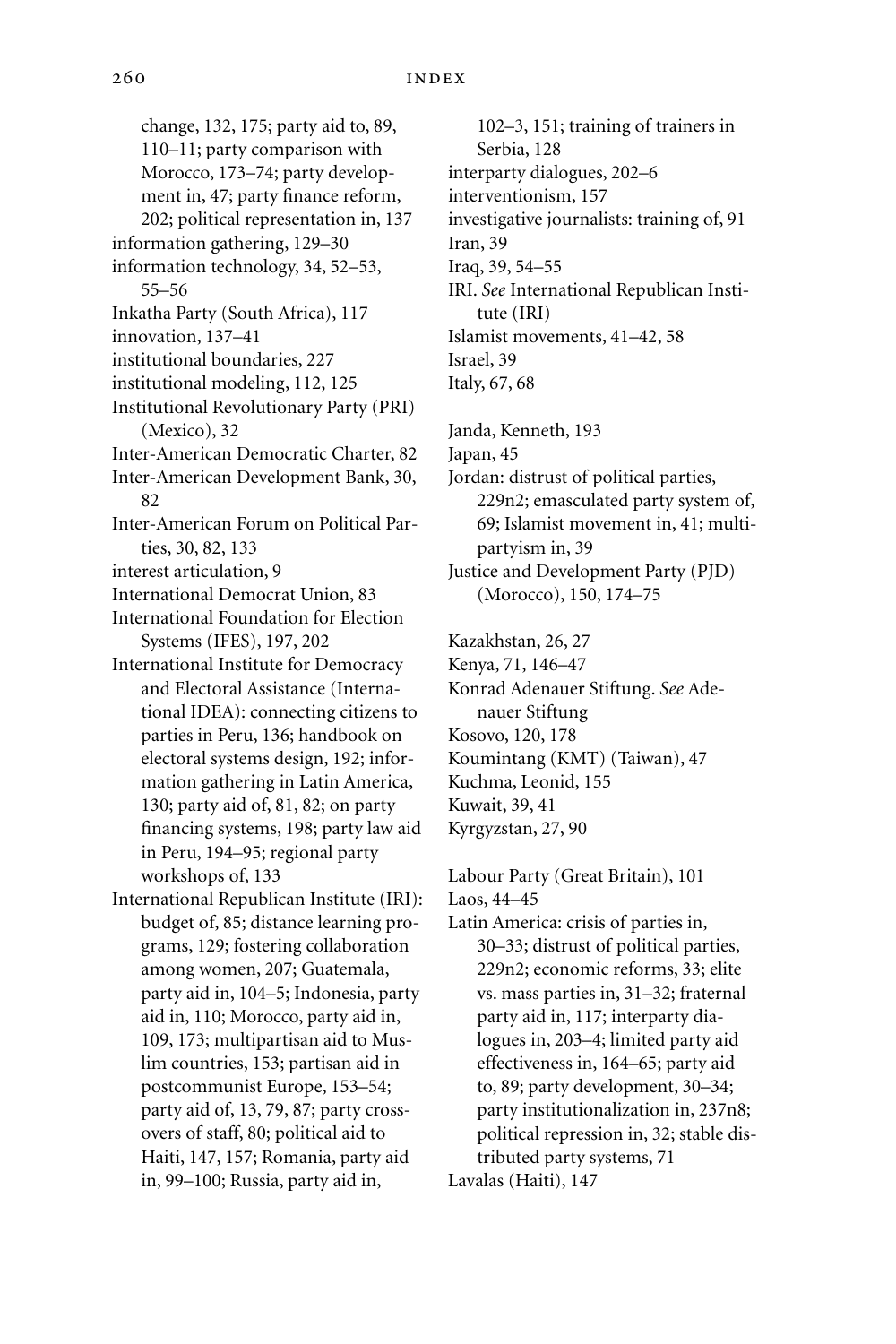leader-centric political parties, 6–7 leadership academies, 110–11, 128 Lebanese Cedar Revolution, 39 Lebanon, 39 legislative funding of party aid, 139 legislative strengthening, 91, 96–97 Le Pen, Jean-Marie, 53 Lewis, Paul, 23 Liberal Democratic Party (Russia), 102, 118 Liberal International, 83 liberalization: multipartyism as, 40; party development and, 48–49 Libya, 39 Linz, Juan, 238n11 Lukashenko, Alexander, 155 Lula da Silva, Luiz Inácio, 62 Luxemburg Stiftung, 78, 85 Mainwaring, Scott, 237n8, 238n11 Malaysia, 45 Mali, 35 malign dominant party systems, 69–70; opposition parties in, 71; party development, 72, 72f, 222–23 Marcos, Ferdinand, 45 market reforms, 33–34 mass-based parties, 21; in established democracies, 51–52; in Latin America, 31–32; types of, 51 mass media: individualism and, 34; party development and, 58; weakness in Russia, 222. *See also* information technology media assistance, 14, 183 methods of party aid, 112–41; advice and counsel, 113–14; autopilot pattern of, 130; bridging civil society/party gap, 134–35; capacitating persons from recipient countries, 140; changing approaches, 215–16; distance learning programs, 128–29; exchange visits and study tours, 113; field offices, 140; flexible resource approach, 120–21, 130, 141; fraternal vs. multiparty,

116–20; improvement strategies, 127–32; information gathering, 129–30; innovation in, 137–41; institutional modeling, 112, 125; material assistance and grants, 114; mythic model of parties, 123–24; nonevaluative approach to, 125–27; operational effectiveness in, 139–41 (*See also* effectiveness of party aid); outside evaluation of, 140–41; partnership relations, challenges to, 130–31; perceptual gap between providers and recipients, 121; political latitude from funders, 141; political representation, 135–37; regional party meetings, 133; relationshipbuilding as goal of, 125; role configuration in, 114–15; standard methods, 113–16, 120, 124–27; strategic approach to, 131; structural factors in, 219–26; sustained commitments, 140; technical assistance, 124, 199; training (*See* training activities); transition in, 216; weakness of standard method, 120–27, 184, 215. *See also* party systems aid

Mexico: distrust of political parties, 229n2; electoralism in, 57; party corruption in, 67; party development in, 32

Middle East: fraternal party aid in, 117; Islamist movements in, 41–42; malign dominant party systems in, 70; multipartyism in, 39–40; opposition parties in, 41; party development, overview, 38–42; republics vs. monarchies, 39–41; unpopularity of parties, 40, 229n2; weakness of parties, 38–39, 41

- Milosevic, Slobodan, 155, 156, 164
- Ministry for Economic Cooperation and Development (Germany), 83 Mohamed VI (King of Morocco), 132
- Moi, Daniel Arap, 71, 146

Moldova, 29

money politics, 46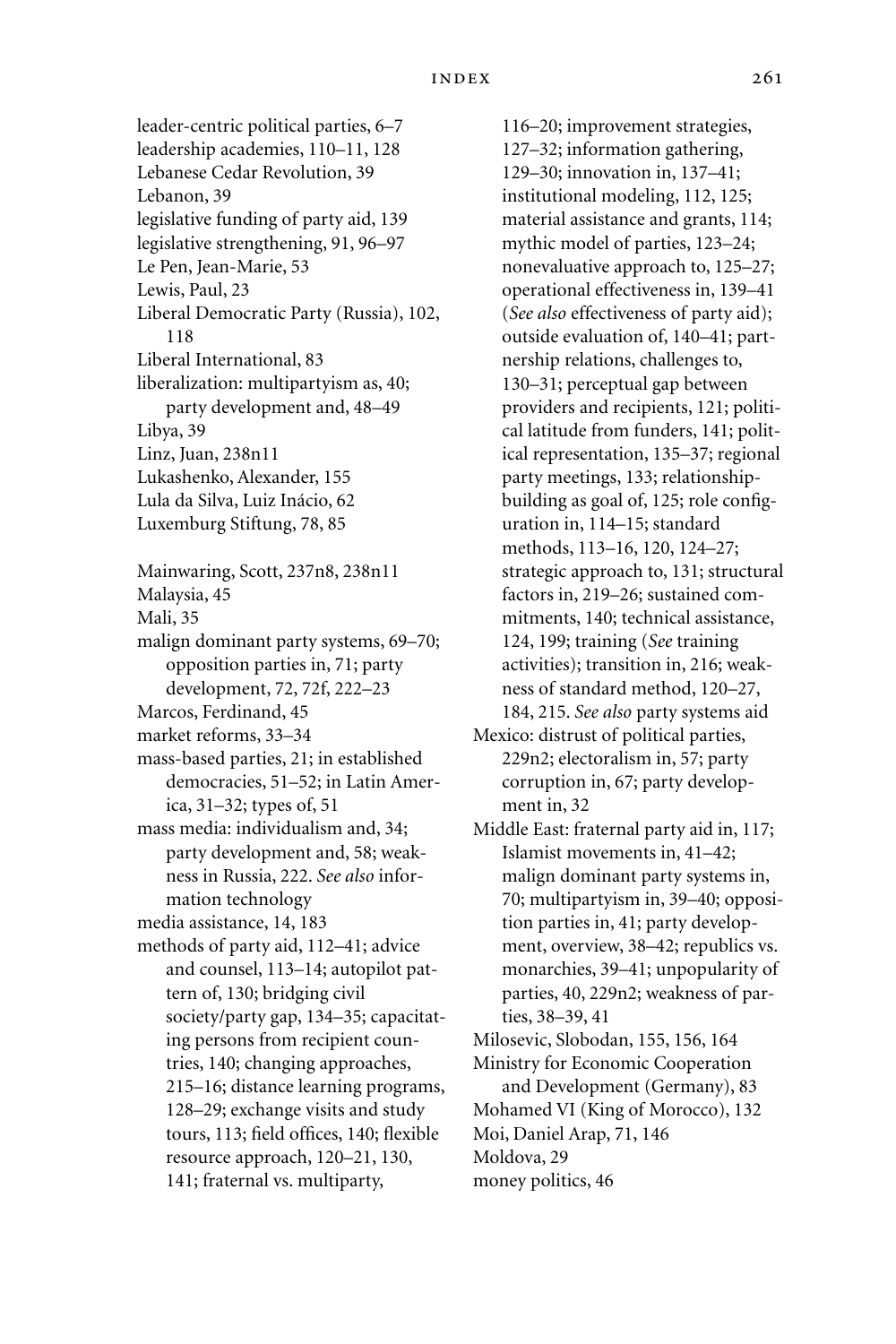Mongolia, 45

Montt, Ríos, 105

Morales, Evo, 137, 226

- Moroccan Socialist Union of Popular Forces, 150
- Morocco: effects of party aid, 173–75; emasculated multiparty system, 39, 220–21; fraternal party aid to, 150; Islamist movement in, 41; marginality of parties in, 68; openness to party change, 132, 174, 221; party aid (case study), 108–10; party comparison with Indonesia, 173–74; party law aid, 194; suppression of Islamist movement, 58; unpopularity of parties, 40; U.S. party institutes' work in, 132
- Movement for Multiparty Democracy (Zambia), 36
- movement parties, 53
- Mozambican Liberation Front (Frelimo), 37, 152–53, 172–73
- Mozambique: benign dominant party system, 70, 223; effectiveness of party aid, 172–73; NIMD multiparty aid to, 114, 119; partisanship and party aid, 152–53; party aid to, 87, 88, 106–8; signing of General Peace Accords, 106
- Mozer (Alfred) Foundation, 101
- multiclass integrative parties, 32
- multilateral organizations, 13; aid to opposition parties, 159–60; focus on inter-party communication, 106; multiparty methods of, 118; party aid funding, 85; party aid goals, 147–48; party systems aid, 191; political neutrality of, 139
- multiparty aid: exclusion of nondemocratic parties, 118; fraternal vs., 116–20; movement toward, 216; of multilateral organizations, 118; of Naumann Stiftung, 150; of NIMD, 118, 119, 149; party selection for, 118–19; of U.S. party institutes, 118, 153

Multiparty Dialogue (Guatemala), 205 multiparty systems: in East and Southeast Asia, 45; emasculated, 220–22; growth in, 3; as liberalization, 40; in Middle East, 39–40; parties blamed for state's ineffectiveness, 5–6; republics vs. monarchies, 39–40; stable distributed, 70–71, 72f, 73, 226; in sub-Saharan Africa, 35; unstable distributed, 70, 72f, 73, 224–26 Munro, Neil, 229n2

Muslim Brotherhood (Egypt), 235n26

- Namibia: benign dominant party system, 70; party aid to, 87, 88
- National Action Party (PAN) (Mexico), 32, 57
- National Advancement Party (PAN) (Guatemala), 170, 178, 187
- National Democratic Institute for International Affairs (NDI): budget of, 85; civic education in Peru, 136; election aid (2002) to Kenya, 146–47; fostering collaboration among women, 207; Indonesia, party aid in, 110–11; information gathering, 129; leadership academies, 110–11, 128; on money politics, 46; Morocco, party aid in, 109–10, 194, 221; Mozambique, party aid in, 108, 173; multipartisan aid to Muslim countries, 153; party aid of, 13, 79, 87; party cross-overs of staff, 80; regional party workshops in Asia, 133; Romania, party aid in, 101; Russia, party aid in, 102–3; three-party training in Kosovo, 120; training of trainers in Serbia, 128
- National Endowment for Democracy (NED): funding of party institutes, 84; as legislative funding gateway, 139; U.S. party institutes in, 79
- National Front (France), 53
- Nationalist Party (South Africa), 117
- National Republican Alliance (ARENA) (El Salvador), 224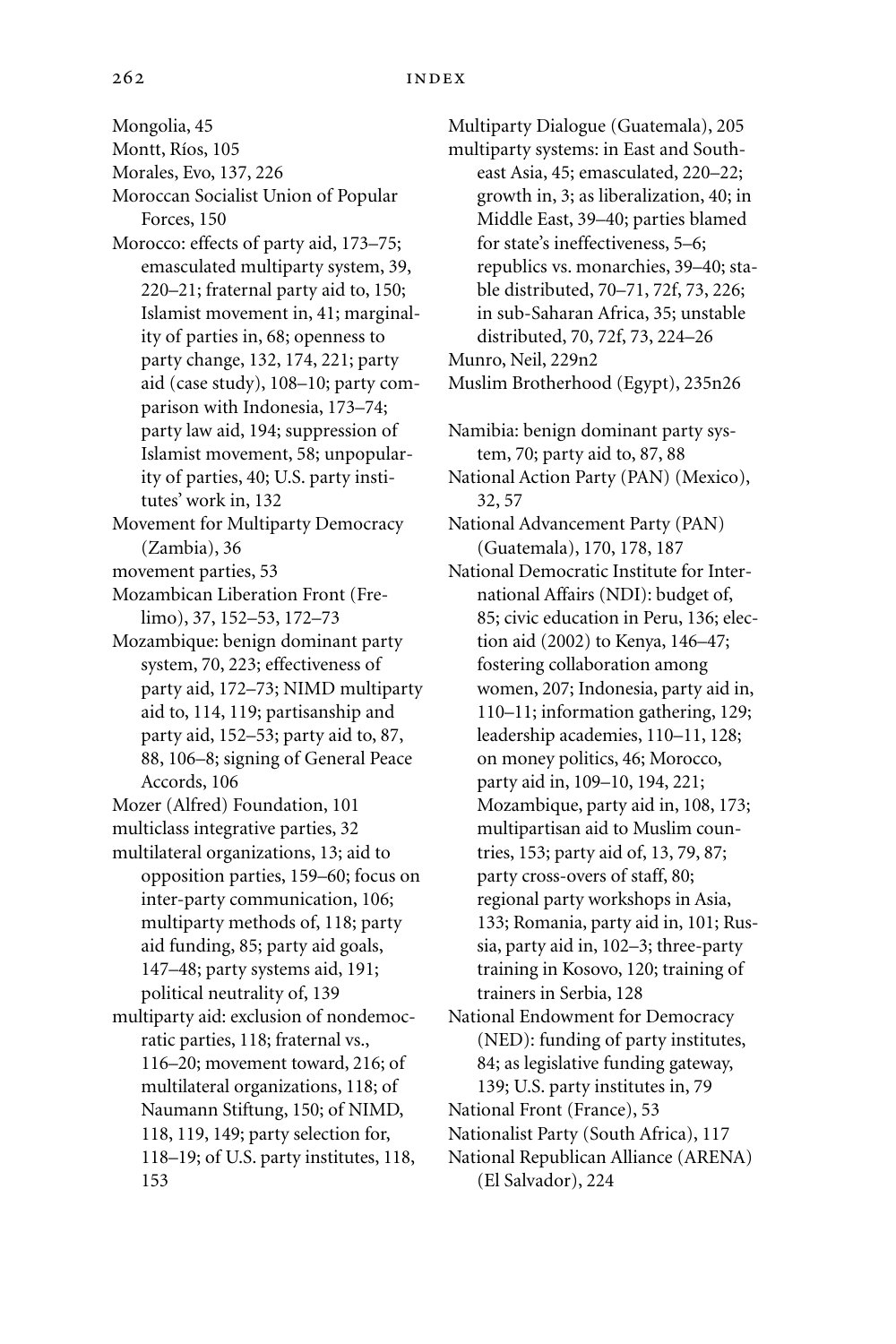National Republican Institute for International Affairs. *See* International Republican Institute (IRI)

National Salvation Front (Romania), 100

Naumann Stiftung, 13; affiliation with Free Democrat Party, 78; budget of, 85; Indonesia, party aid in, 111, 150; Morocco, party aid in, 109; Russia, party aid in, 102

NDI. *See* National Democratic Institute for International Affairs (NDI)

NED. *See* National Endowment for Democracy (NED)

neopatrimonialism: poverty and, 61; in South Asia, 43; in sub-Saharan Africa, 37–38

Nepal: emasculated party system of, 69; party aid to, 89; party development in, 42, 44

Netherlands Institute for Multiparty Democracy (NIMD): budget of, 85; external evaluation of party programs, 127; funding for, 84; information gathering in Georgia, 129; interparty dialogues and, 203, 204, 206; monetary grants to parties, 114; multiparty aid of, 118, 119, 149; party aid in Guatemala, 105–6; party aid of, 13, 81

Netherlands Institute of International Relations, 85

Network on Contextual Politics in Developing Countries, 137

new or struggling democracies. *See* Third Wave democracies

Nicaragua, 32, 155

Nigeria, 67

NIMD. *See* Netherlands Institute for Multiparty Democracy (NIMD)

nongovernmental organizations (NGOs): activist focus of, 134–35; as alternative to political parties, 10; civil society aid and, 91; connecting local government to, 135; monitoring of party finances, 200; political

limitations of, 89; in Third Wave

democracies, 55

nonparty democracy, 9–10

Noriega, Manuel, 155

North Korea, 45

Norwegian Centre for Democracy Support, 81, 84

OAS. *See* Organization of American States (OAS)

OECD (Organisation for Economic Cooperation and Development), 78–79

Office for Democratic Institutions and and Human Rights (ODIHR), 82

oligarchs, 29

Olof Palme International Center: affiliation with Swedish Social Democrat Party, 78; budget of, 85; party aid of, 79; party aid to Romania, 101

Open Society Justice Initiative, 200

opposition parties: controversy over U.S. aid to, 157–58; in former Soviet states, 27; legitimacy of party aid for, 156–60; under malign dominant systems, 71; in Middle East, 41; multilateral aid to, 159–60; partisan party aid for, 154–56; party law controlling, 193–94; weaknesses of, 223

Orange Revolution (Ukraine, 2004), 156, 229n2

Organization for Economic Cooperation and Development (OECD), 78–79

organizational development. *See* party development

Organization for Security and Co-operation in Europe (OSCE), 158; Office for Democratic Institutions and Human Rights (ODIHR), 82; party aid of, 13, 81

Organization of American States (OAS), 158; Forum of Political Parties (Guatemala), 205; information gathering in Latin America, 130; Inter-American Forum on Political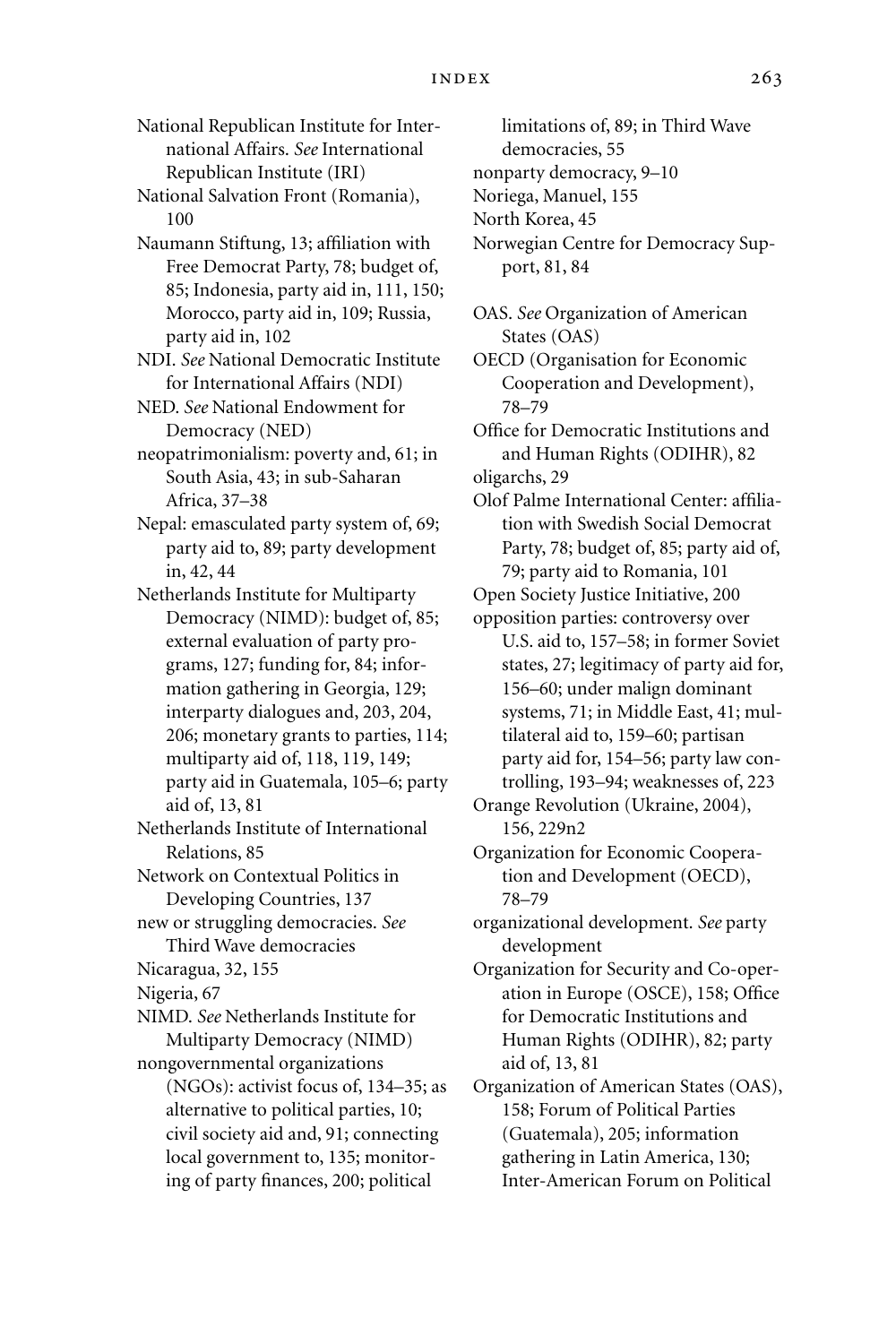Parties, 30, 82, 133; multiparty aid of, 118; party aid in Guatemala, 105–6; party aid of, 13, 81–82; response to crisis of parties, 30; Unit for Democracy Promotion, 82 OSCE. *See* Organization for Security and Co-operation in Europe (OSCE) outreach activities of parties, 95–96 Pakistan: distrust of political parties,

- 229n2; Islamism in, 44; marginality of parties in, 68; party development in, 43
- Palestine, 39, 41
- Palme Center. *See* Olof Palme International Center
- Panama, 155
- PAN (National Action Party) (Mexico), 32, 57
- PAN (National Advancement Party) (Guatemala), 170, 178, 187
- parallelism: in political party decline, 66–67
- parliamentarism, 22, 48–49
- parties of power: in former Soviet states, 27, 28
- partisanship, 148–56; aid recipients' views of, 152–53; campaign aid vs. party building, 143, 149, 151; fraternal, in European party aid, 149–53; ideological balance and, 149–50; as justified interventionism, 157; legitimacy of partisan party aid, 156–60; multifaceted approach to election reform, 153–54; semiauthoritarian regime and party aid, 154–55; universalistic ideas in, 151–52; in U.S. party aid, 153–56
- party. *See* political parties; specific party *terms*
- party aid, 77–111; amounts spent on, 84–86; case studies, 99–111, 166–76; challenges for, 227–28; civil society aid and, 91, 134–35; covert, 142–43; as decentralized domain, 78; as democracy aid (*See* democracy aid);

diplomatic objectives, 143–45; direct, 91–97; effects of (*See* effectiveness of party aid); election aid (*See* campaign aid; election aid); fraternal, 116–18, 149–53; funding sources, 83–84, 137–39; goals of, 97–99, 98f, 162; growth in, 86–90; ideological balance in, 149–50; indirect, 90–91; international organizations and, 13–14, 81–82; legislative strengthening, 91, 96–97; methods (*See* methods of party aid); multiparty (*See* multiparty aid); organizational development (*See* party development); partisanship in (*See* partisanship); political consulting vs., 94; political orientation of staff, 125, 151–52; prodemocratic character of, 148; providers of, 78–81, 114–15; reform limits in, 216–19; scholarly analysis, lack of, 14–15; skepticism about value of, 162; socioeconomic, 137; suspicion about, 142–43; transformative impact, absence of, 163–66; trends in, 89–90; unanswered questions about, 15–16; Western political party ties to, 14. *See also* party foundations; party institutes

party capacity: strengthening of, 199–200

party development: advice and counsel on, 113–14; antipolitical legacies in, 63–64; in Central and Eastern Europe, 22–25; common characteristics of, 49–50, 65–66; constraints on policy choice, 61–63; emergent norms for, 188–89; in established democracies, 50–53; evolutionary stages of, 48–49, 51–53; incremental changes and, 187, 218–19; information technology and, 52–53, 55–56; in Latin America, 30–34; legislative strengthening and, 91, 96–97; in Middle East, 38–42; organizational, party aid and, 95–96, 186–88; orga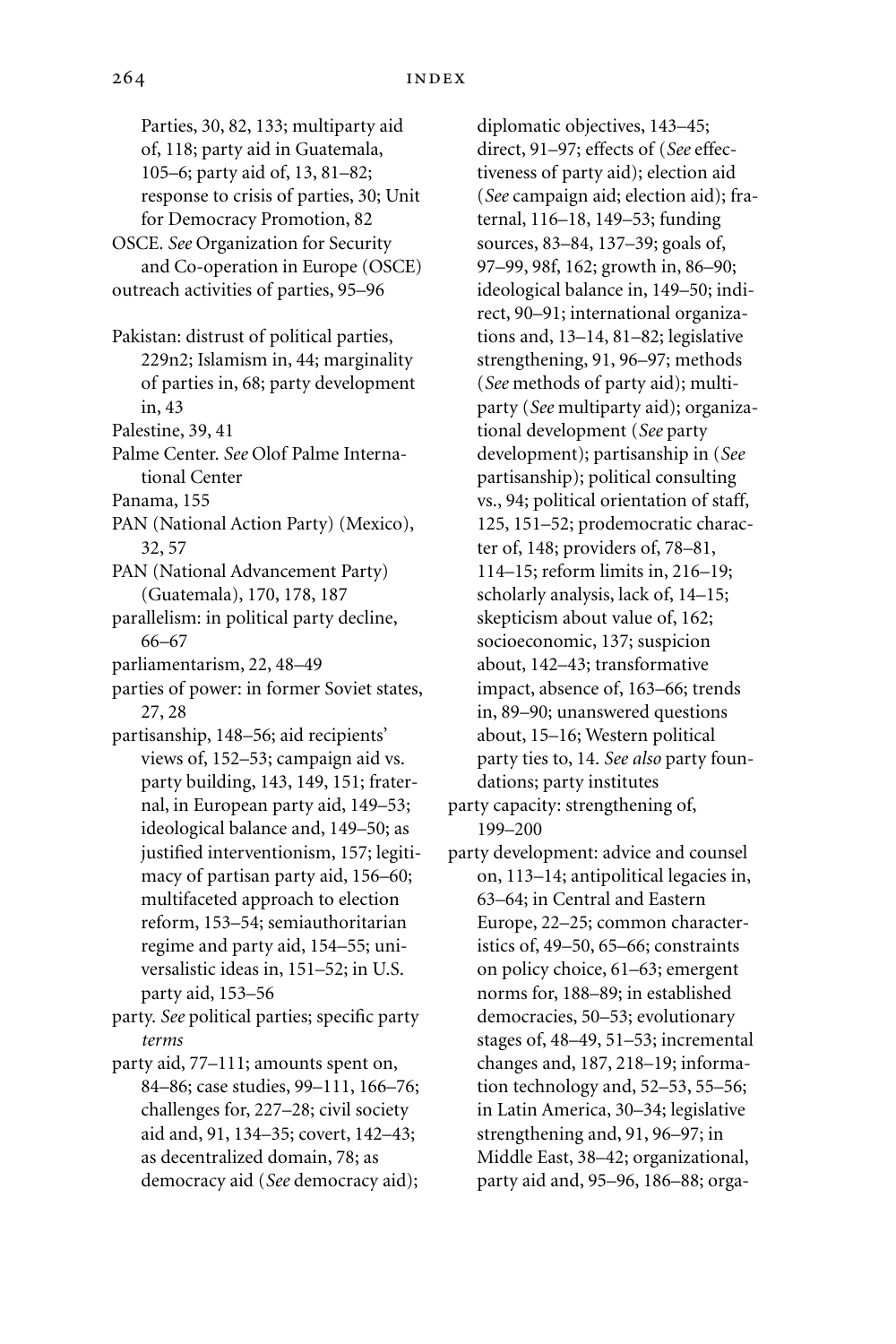nizational change, stimulation of, 187–88; outreach activities, 95–96; overview, 21–47; party finance aid bolstering, 197; in post-Soviet states, 25–30; poverty and, 38, 60–61, 182; power-related challenges of, 71–73, 72f, 220–21, 227–28; presidential systems and, 64–65; resource limitations in, 197; rule of law and, 58–60, 182; selection of party leaders and candidates, 95; socioeconomic factors in, 55–56, 62–63; structural factors in, 58–66, 219–26, 237n8; in Third Wave democracies, 53–58, 183; women and, 96; youth incorporation into, 96

- party finance: aid providers' approaches to, 199–200; anticorruption aid, 196–97; corruption in, 59, 67, 197; dimensions of, 197; donor concern with, 200; elements of, 198; formalistic solutions, ineffectiveness of, 200–201; party systems aid for, 196–202; public funding for, 198–99, 201; regulatory approaches to, 197–98
- party foundations: European, international work of, 79–80; German (*See Stiftungen*); justification for partisanship in aid, 151; legislative funding for, 139; material assistance to parties, 114; party aid of, 13, 78–81
- party institutes (Swedish), 105
- party institutes (U.S.): affiliated political party relationships, 80; aid to opposition parties, 154–56, 158; autonomy of, 146; democracy building focus of, 79; external evaluation of work, 126–27; funding sources for, 84; Guatemala, party aid to, 104–5; Indonesia, party aid to, 110, 153; interparty dialogues and, 203; material assistance to parties, 114; Morocco, party aid to, 153; multiparty aid of, 118, 153; partisan aid of, 153–56; party aid of, 78, 87;

Romania, party aid to, 101; Russia, party aid to, 102; spending for party aid, 84; U.S. foreign policy and, 145–47; Yemen, party aid to, 153. *See also* International Republican Institute (IRI); National Democratic Institute for International Affairs (NDI)

- party internationals: party aid of, 82–83
- party law, 192–96; different functions of, 193–94; in established democracies, 196; internal democracy and, 193, 195–96; modifications controlling opposition parties, 193–94; requirements for party formation, 194; supporting role of aid providers, 194; unproven effects of reform on party development, 195; varying structures of, 192
- party meetings, regional, 133
- Party of Democratic Socialism (Germany), 78
- party switching, 46
- party systems, 68–73; aid to (*See* party systems aid); in authoritarian or semiauthoritarian countries, 21, 69–70; benign dominant, 70; blurring of lines between types, 71; dominant vs. distributed systems, 71; emasculated, 69, 220–22; in established democracies, 69; malign dominant, 69–70; organizational structures, 5–8; power-oriented taxonomy of, 69–71; stable distributed, 70–71, 72f, 73, 226; in Third Wave countries with basic democracy, 70–71; top-down organizations, 7–8; unstable distributed, 70, 72f, 73, 224–26. *See also* multiparty systems; single-party systems
- party systems aid, 190–210; challenges to, 210; electoral system and, 191–92; interparty dialogues, 202–6; multilateral organizations favoring, 191; objectives of, 190; party financing, 196–202; party law and, 192–96;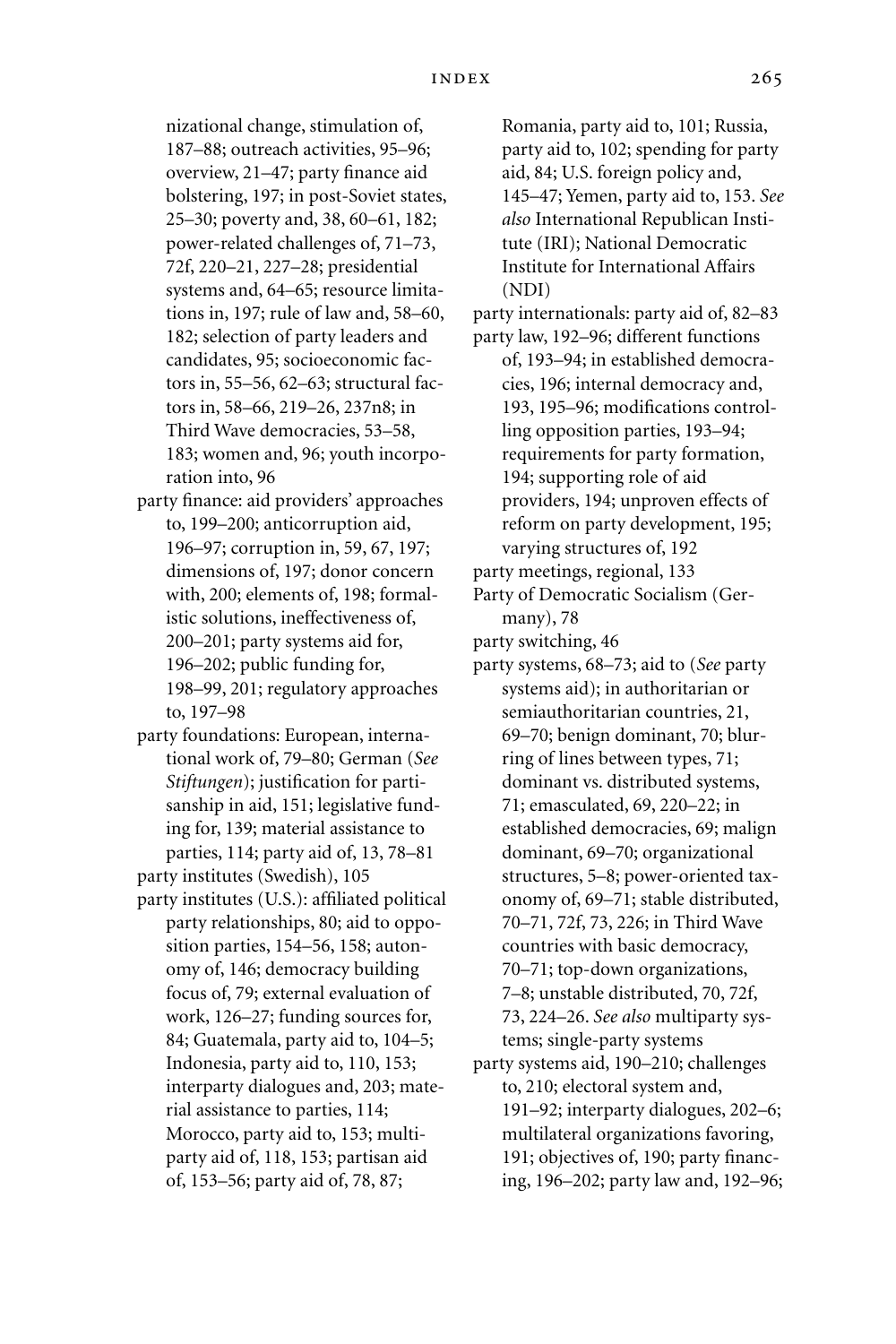types of, 190–91; women in parties, 206–10 patronage, political, 135–37, 181 PDSR (Romanian Social Democratic Party), 100 Peasant Party (Romania), 101, 144, 165, 166–68 Peronist Party (Argentina), 50, 164; ideological identification of, 117; as malign dominant party, 226 personalism (personalist parties), 45–46, 54 Peru: decentralization and party power, 34; NDI information gathering in, 129; party development in, 32, 195; party law reform in, 194–95; political and civic education in, 136; unstable distributed party system, 68, 70, 224 Philippines: Marcos dictatorship in, 45; multipartyism in, 45; personalism in politics, 46–47; unstable distributed party system, 70, 224 Pinochet, Augusto, 155, 164 Pinto-Duschinsky, Michael, 199, 201 PJD (Justice and Development Party) (Morocco), 150, 174–75 pluralism by default, 25–26 Poland: limited effectiveness of party aid in, 165; partisan aid to, 153; party instability in, 23, 68, 70 political analysis: party aid and, 227–28 political assertiveness, 228 political consulting: party aid vs., 94 political education, 12 political openness, 3 political parties, 21–47; aid to (*See* party aid); antiparty challengers to, 9; blamed for ineffectiveness of government, 5–6; bridging gap with civil society, 12, 134–35; citizen choice and, 10; as closed systems, 8–9; common characteristics of, 49–50, 213; consequences of problems with, 11–13; crisis of (*See* crisis of parties); dealignment of voters,

66, 67–68; definitions of, 179; development (*See* party development); emergent norms for, 188–89; financing (*See* party finance); instability in new democracies, 8, 68; institutionalization, 237n8; laws governing (*See* party law); leader-centric, 6–7; mythic model in established democracies, 123–24; necessity for, 9–11, 213–14; negative views of, 4–5, 63–64, 229n2; nondemocratic, exclusion from multiparty aid, 118; organization (*See* party systems); party aid effects on (*See* effectiveness of party aid); scholarly analysis, lack of, 14–15; in Third Wave democracies (*See* Third Wave democracies). *See also* names of specific parties, countries, and regions political representation, 135–37

political sovereignty: democracy aid and, 156; nondemocratic behavior threshold and, 158–59; party aid and, 159; pro-oppositional assistance and, 158

pollwatching methods, 118

Portugal, 86

- Portuguese Socialist Party, 107
- post–catch-all parties, 52–53
- post-Soviet states: cause-oriented minor parties, 27–28; clans in, 29–30; concentration of resources, 29; cynicism of political culture, 28; distrust of political parties, 229n2; ethnic conflicts in, 29; malign dominant party systems, 70; oligarchs in, 29; opposition parties in, 27; parties of power in, 27, 28; partisan aid to, 153–54; party aid to, 89; party development in, 22, 25–30, 237n4; pluralism by default, 25–26; presidential systems in, 26–27; weakness of parties, 26–28
- poverty: party development and, 38, 60–61, 182; weakness of parties and, 213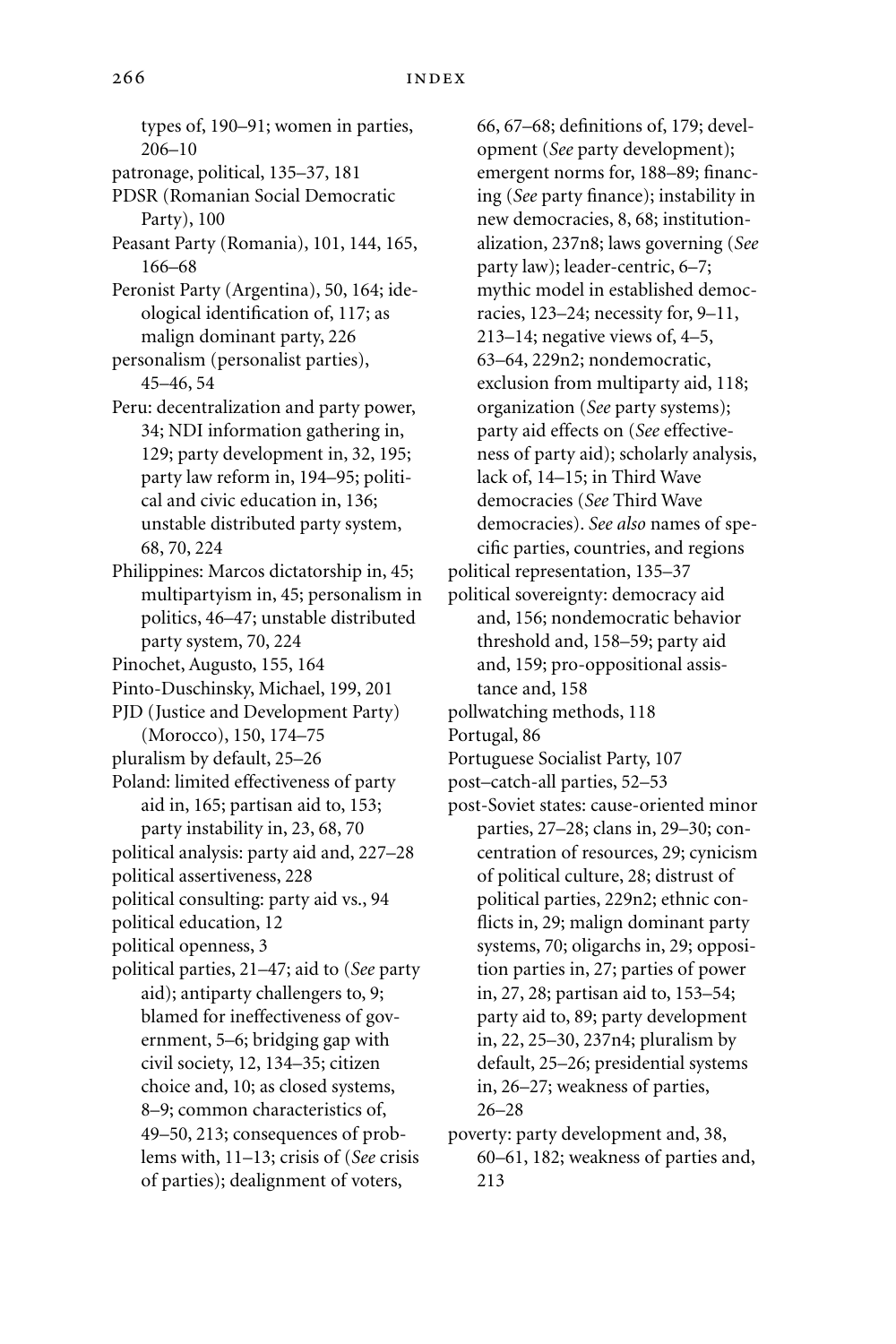PRD (Democratic Revolutionary Party) (Mexico), 32 presidential systems: party development and, 64–65, 238n11; in post-Soviet

states, 26–27; in Third Wave democracies, 64–65

Préval, René, 147, 155

PRI (Institutional Revolutionary Party) (Mexico), 32

programmatic parties, 52

PSD (Social Democrat Party) (Romania), 100–101

- Putin, Vladimir, 104, 193
- Radical Civic Union (Argentina), 117

Randall, Vicky, 237n8

regime change, 164

regional party meetings, 133

- Renamo (Mozambique): effects of party aid, 172–73, 187; partisan aid to, 152–53; party aid to, 106–8; party leadership resistance to aid, 179–80
- Renner Institute (Austria), 80
- Republican Party (U.S.), 52, 123
- Revolutionary Party of Tanzania (CCM), 206
- Romania: bloc building, 144; campaigning improvements in, 185; ineffectiveness of party aid, 166–68; partisan aid to, 153; party aid (case study), 99–101; party development in, 22; Peasant Party failure in, 166–68

Romanian Social Democratic Party (PDSR), 100

- Rosa Luxemburg Stiftung, 78, 85
- Rose, Richard, 229n2
- Rose Revolution (Georgia, 2003), 156
- rule of law: party development and, 58–60, 220; weakness in Third Wave democracies, 59–60, 182, 213
- Russia: campaigning improvements in, 185; Communist Party as opposition, 27; distrust of political parties, 229n2; emasculated party system of, 69, 221–22; ethnic conflicts in, 29; frater-

nal party aid to, 150; influence on Ukrainian elections, 143, 240n1; marginality of parties in, 68; media weakness in, 222; party aid to, 89, 101–4, 168–70; party development in, 26, 169–70; party law reforms limiting opposition parties, 193–94; Western interest in democratization, 222 Russia's Choice, 102

- Sabatini, Christopher, 34
- Sandanista Party (Nicaragua), 155 Saudi Arabia, 39 Saxe-Coburg-Gotha, Simeon, 9 Seidel Stiftung: affiliation with Christian Social Union, 78; budget of, 85; distance learning programs of, 129 self-reporting: party aid and, 129–30 Seligson, Mitchell A., 229n2
- semiauthoritarian regimes, 154–55
- Serbia: election reform, 156; ideological party identification, 117; party aid to, 222; training of trainers program, 128
- Shared National Agenda (Guatemala), 204, 206
- Shugart, Matthew Soberg, 238n11
- SIDA (Swedish International Development Cooperation Agency), 87
- Singapore, 45, 46
- single-party systems: in authoritarian states, 69; Communism as, 22; party development in, 71–72, 72f
- Social Democrat Party (Austria), 101
- Social Democrat Party (PSD) (Romania), 100–101
- Socialist International, 83, 86, 101
- socialist parties: development of, 51–52
- Socialist Union of Populist Forces (Morocco), 109, 174
- Solidarity (Poland), 22
- South Africa: benign dominant party system, 70, 223; fraternal party aid in, 117; multiparty system in, 37; party aid to, 88–89; party development in, 35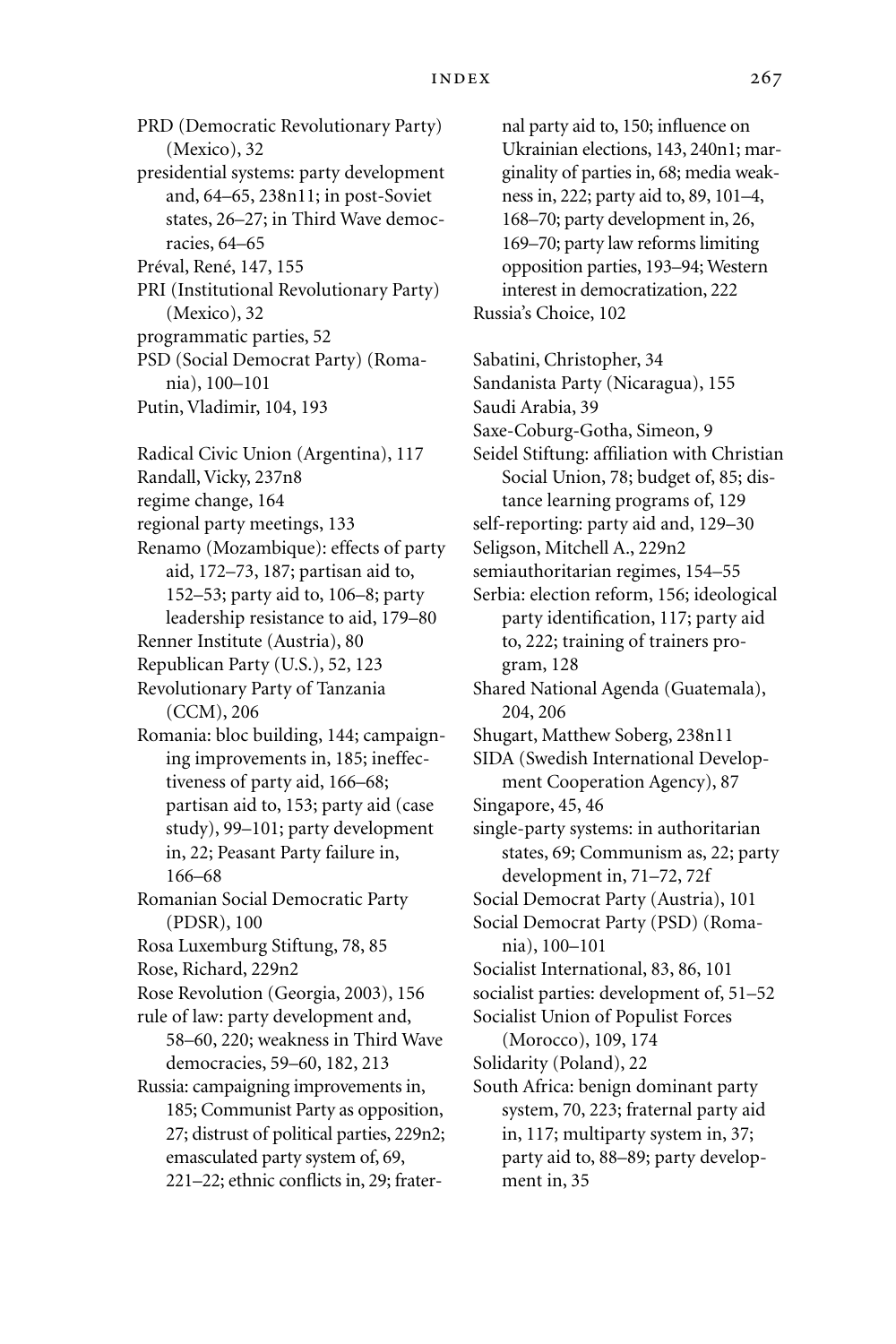- South Asia: distrust of political parties, 229n2; dynastic parties in, 42; Hindu nationalism in, 43; nationalism vs. socialism in, 43; neopatrimonialism in, 43; party development in, 41–44; party elitism reflecting social stratification, 42; patronage politics in, 44
- Southeast Asia. *See* East and Southeast Asia
- South Korea, 45, 46, 67
- South-West African People's Organization (SWAPO) (Namibia), 37
- Spain, 67, 86
- SPS (Union of Right Forces) (Russia), 102–3, 168–69
- Sri Lanka, 43–44
- stable distributed party systems, 70–71, 72f, 73, 226
- *Stiftungen* (German party foundations): bloc-building in party aid, 144–45; campaign-related focus of, 150–51; as flexible party resource, 114–15; funding sources, 83–84; interparty dialogues and, 203; lack of interest in Indonesia, 111; legislative funding for, 139; nonevaluative approach of, 126; partnership relationships and, 130–31; party aid of, 13, 78–79, 86–88; party aid to Russia, 102; relationships with political parties, 80; spending on party aid, 84–85 struggling or new democracies. *See* Third Wave democracies
- study tours. *See* exchange visits and study tours
- sub-Saharan Africa. *See* Africa
- suffrage: party development and, 51 Suharto, Haji Mohammad, 45, 110, 137
- supraparty organizations, 80–81
- sustained learning opportunities, 128
- SWAPO (South-West African People's Organization) (Namibia), 37
- Swedish International Development Cooperation Agency (SIDA), 87 Swedish Social Democratic Party: Palme

Center affiliation with, 78; party aid funding and, 149; party aid of, 86 Syria, 39

- Taiwan, 45, 46, 47, 57
- Tajikistan, 27, 29
- Tamil parties (Sri Lanka), 43–44
- Tanzania, 114, 206
- technical assistance, 124, 199
- Thailand, 45, 46, 47, 70
- Thatcher, Margaret, 52
- Third Wave democracies: in Central and Eastern Europe, 22, 25; citizen pressure for immediate elections, 54–55; common party characteristics, 49–50; compression of democratization, 54, 213; constraints on policy choice, 61–63; electoralist party development, 53–58; in Latin America, 30, 32; newness of, 50; party aid to, 13; party development in, 48–49; party law in, 192; political parties in, 3; presidential systems, 64–65; weak rule of law in, 59–60, 182
- Thomas More School of Government (Escuela de Gobierno Tomás Moro) (Colombia), 128–29
- "Toyota parties" (Peru), 6
- trade unions, 14
- training activities, 113; campaignrelated, 151; concentrated programs, 115; strategies for improving, 127–29, 216; third-country trainers, use in, 121–22; trainer shortcomings, 121–22; training of trainers, 128; weaknesses of, 121–22 transformative impact: criteria for, 163;
- lack of evidence for, 163–66 Transparencia (Peru), 136, 195
- Tudjman, Franjo, 155
- Tudor, Corneliu Vadim, 118
- Tunisia, 39
- Turkmenistan, 26
- Uganda, 68 Ukraine: acceptance of democracy, 28;